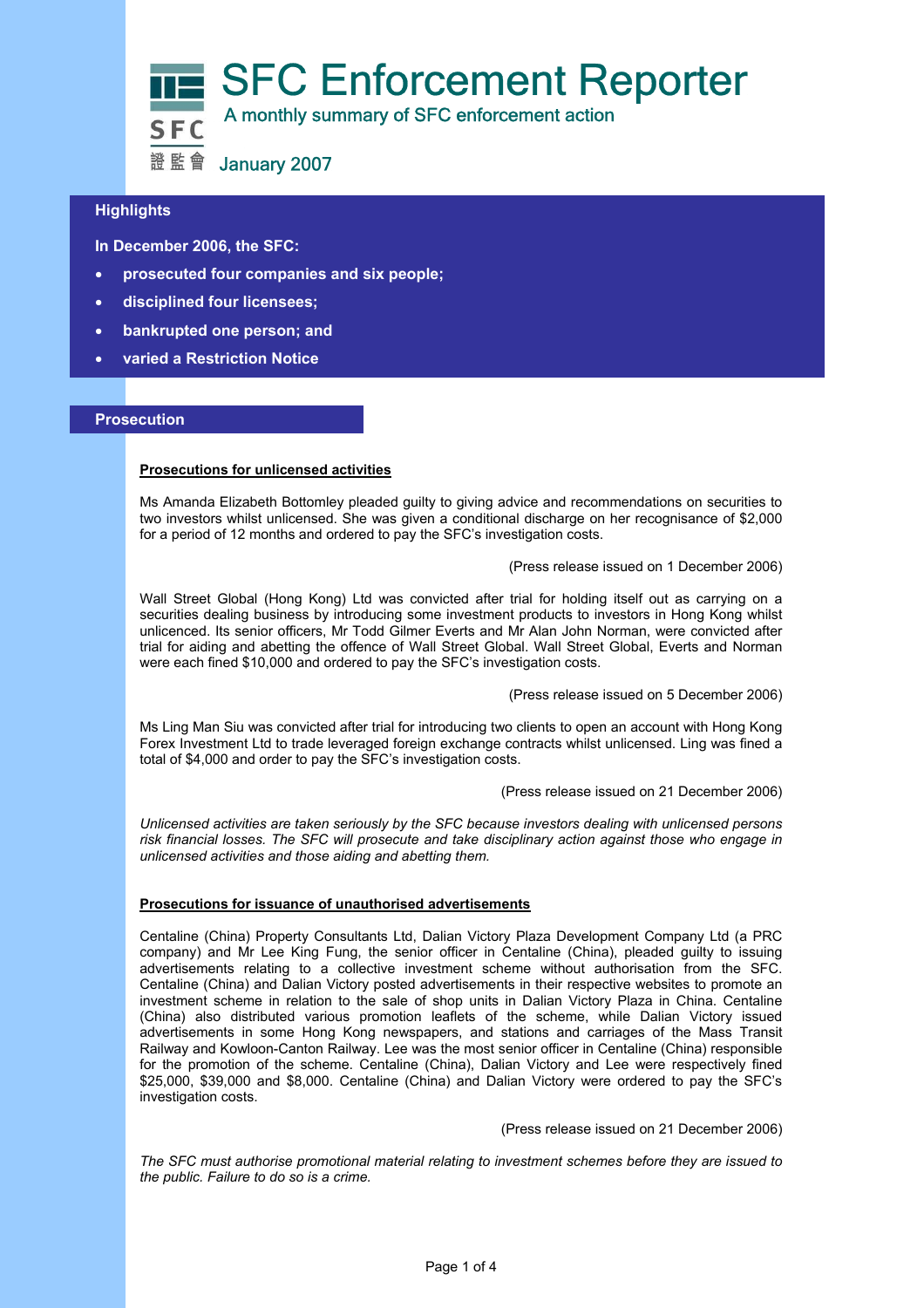**SFC Enforcement Reporter** A monthly summary of SFC enforcement action

# 證監會 January 2007

#### **Prosecutions for failure to disclose interests**

Metro Capital Finance Ltd and its major shareholder, Mr Vong Kuoc Meng, pleaded guilty to their failure to notify both the SEHK and China Sciences Conservational Power Ltd within the specified period regarding their acquisitions of China Sciences shares. They were fined \$4,000 each and Metro Capital Finance was ordered to pay the SFC's investigation costs.

(Press release issued on 14 December 2006)

*Disclosure of interests in listed companies is essential to ensuring market transparency. The SFC will prosecute for failure to do so.* 

#### **Discipline**

#### **Suspension for misusing confidential information**

The SFC suspended Mr Stephane Hug for four months. On 28 November 2003, a representative of Daiwa Securities SMBC (Europe) Ltd in Geneva telephoned Hug and told him about a potential convertible bond issue by Sumitomo Light Metal Industries Ltd , a company listed on the Tokyo Stock Exchange. The terms of the potential convertible bonds were disclosed to Hug to "sound out" his views about the attractiveness of the bonds to investors. While in possession of this information and additional information (which had been communicated to him on 1 December 2003) confirming the convertible bonds would be announced to the market after the market closed on 2 December 2003 and the issue price would be fixed on 3 December 2003, Hug placed orders to sell Sumitomo shares on 2 December 2003. As the trading in this case occurred on the Tokyo Stock Exchange, Hug's conduct did not contravene Hong Kong's securities laws. However Hug's conduct was a breach of the Code of Conduct in that he failed to act with due skill, care and diligence in the best interests of clients and market integrity. The disciplinary action took into account that Hug consented to the decision and the internal discipline his employer imposed upon him.

(Press release issued on 13 December 2006)

*Licensees are warned to review internal practices and guidelines on handling confidential information to ensure the obvious risks of sounding out, including insider dealing and prejudicial conflicts of interest, are adequately addressed.* 

#### **Market manipulator suspended**

The SFC suspended Mr Yang Chih Chen for five months for manipulating the calculated opening price of the September 2002 Hang Seng Index futures contract on the Hong Kong Futures Exchange Ltd. Yang placed a pair of matched limit orders for the futures contract at his desired level in the last few seconds before expiry of the pre-market opening period. Yang's actions fixed and positioned the calculated opening price to his advantage in order to enable his auction sell order to match with the auction buy order placed earlier by another market participant at the artificial price. Yang made a profit through his net short positions.

(Press release issued on 28 December 2006)

*Licensees who rig the opening or closing of the market face suspension or revocation, and the possibility of criminal prosecution or a Market Misconduct Tribunal referral.* 

#### **Licensee banned for cold calling**

The SFC banned Mr Law Wing Sang, Vincent from re-entering the industry for three months for cold calling a person with a view to inducing the person to open an account to trade leveraged foreign exchange contracts. Law was convicted of making unsolicited calls earlier this year.

(Press releases issued on 4 June and 20 December 2006)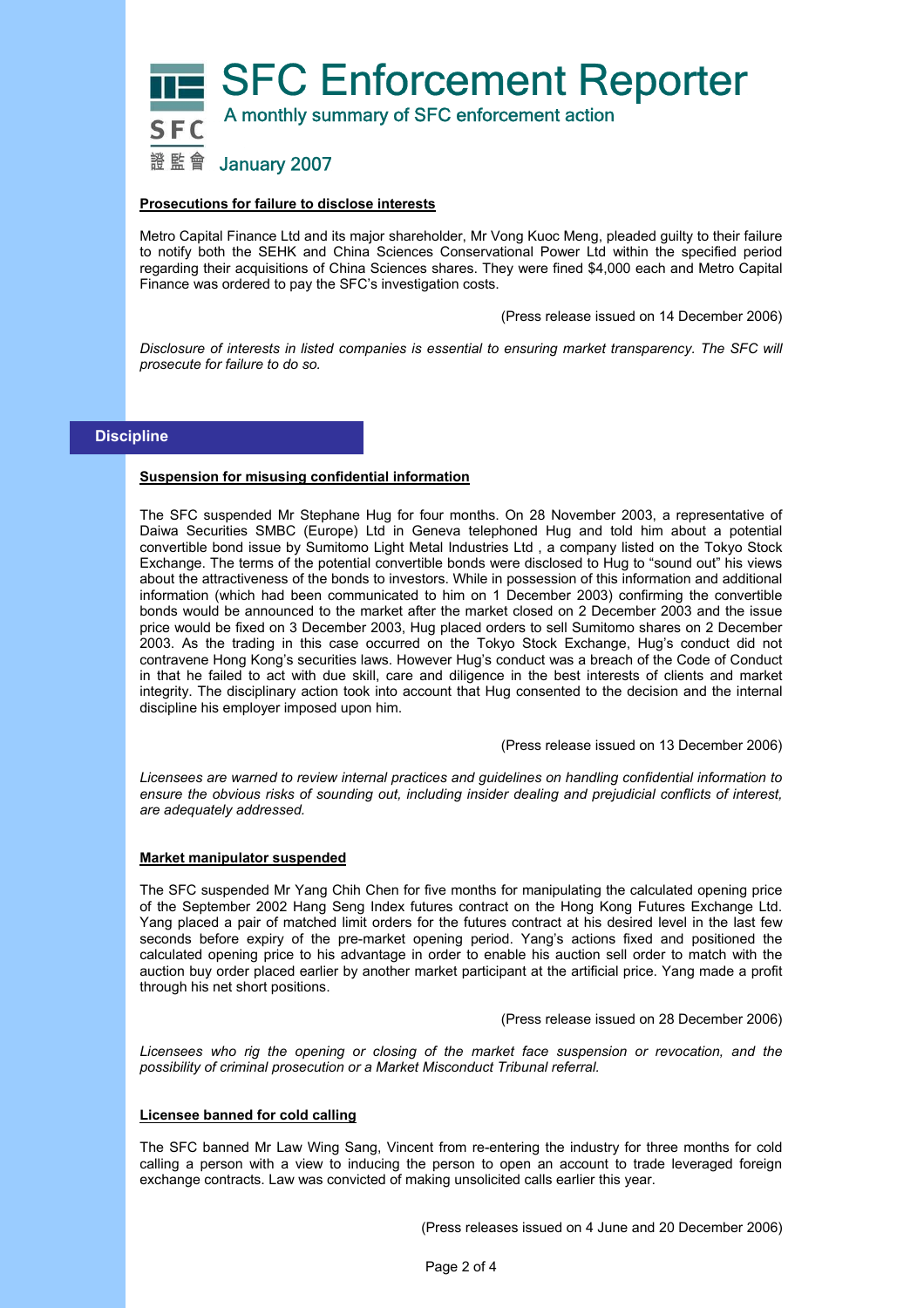

*Investors should not be pressured into trading securities, futures contracts or leveraged foreign exchange trading contracts through unsolicited calls. Licensee who cold calls will be prosecuted and/or disciplined.* 

#### **Licensee punished for false witness**

The SFC reprimanded Mr Wong Tung Ching and fined him \$210,000 for recklessly representing in the account opening documents of five clients that he had witnessed the signing of the documents by the clients and inspected their original identity documents when in fact he had not.

(Press release issued on 6 December 2006)

*Pretending to have witnessed a client's signature is a form of dishonesty that the SFC will not tolerate, as it creates an environment conducive to more serious abuses.* 

### **Bankruptcy Order**

#### **Bankruptcy order to recover costs**

The SFC obtained a bankruptcy order against Mr Ng Yat Chi and recovered indemnity costs from Mr Choy Bing Wing. The SFC was awarded costs on an indemnity basis after the High Court dismissed a writ action brought by Mr Ng and Mr Choy. They failed to pay the costs despite repeated demands and the SFC therefore issued bankruptcy proceedings against both of them. Subsequently, Mr Choy paid the SFC its outstanding costs and interest and as a result, the petition against Mr Choy was dismissed but Mr Choy was further ordered to pay the SFC its costs of bringing the bankruptcy proceedings.

(Press release issued on 19 December 2006)

*This case demonstrates again that the SFC does not subsidise unsuccessful litigants and will enforce cost orders when they are not paid.* 

# **Restriction Notice Varied**

#### **Restriction Notice against Whole Win Securities Ltd varied**

In light of the Restructuring Deed between Mr Vincent Woo Wing Fai and the former Administrator of Whole Win, under which Mr Woo will provide funds to help return client assets and meet clients' and other creditors' claims, the SFC varied the Restriction Notice imposed against Whole Win. The varied notice principally requires Whole Win to restrict its business solely to that required to implement the Restructuring Deed in a timely and proper manner, and to fulfil and comply with both the terms and the spirit of the Restructuring Deed, and at all times to act so as to best protect and further the interests of Whole Win's clients to the extent that it is consistent with the Restructuring Deed.

(Press release issued on 1 December 2006)

*The SFC considers it appropriate and necessary to vary the Restriction Notice enabling Mr Woo to procure Whole Win to achieve the prompt return of assets to the company's clients. The SFC will closely monitor Whole Win's return of client assets.* 

# **General Enforcement Statistics**

From 1 April 2006 to end of December, the SFC successfully prosecuted 47 entities. In the same period, the SFC took disciplinary action against 70 licensees for various regulatory breaches. In addition, the SFC entered into settlements with three licensees with no formal sanction imposed.